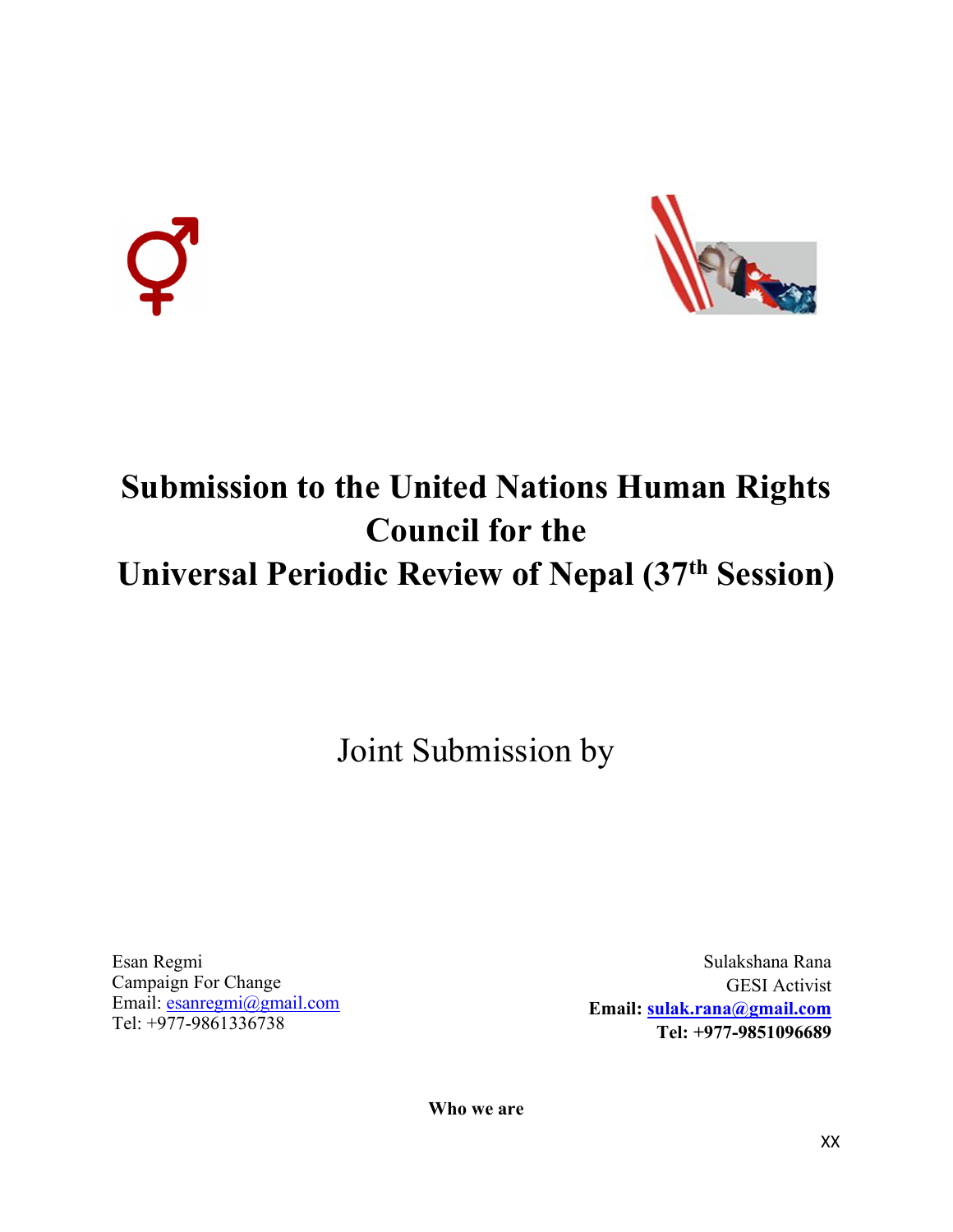Campaign for Change (CfC) founded in 11 May 2017, is <sup>a</sup> nonprofit, non-governmental organization, working to improve the situation of marginalized sexual minorities especially Intersex individuals in Nepal. CfC adopts <sup>a</sup> holistic approach and aims to promote physical, mental, social well-being of intersex people. CfC'<sup>s</sup> purpose is to represen<sup>t</sup> interests of Intersex people, collect data and evidence to repor<sup>t</sup> on human rights violation and provide legal suppor<sup>t</sup> and redress. Apart from working to improve access to education, health, employment, equal and active participation of intersex people, CfC also works to raise awareness and end Intersex Genital Mutilation (IGM) practices and other human rights violations perpetrated on Intersex people.

#### **Scope of the Submission**

This submission focuses on four priority areas. The repor<sup>t</sup> provides <sup>a</sup> brief background on the provisions guaranteed by the new constitution of Nepal to people belonging to sexual and gender minority and sheds light on Intersex Human Rights in Nepal, followed by highlights of four priority areas with recommendations.

#### **Background**

Nepal is progressive in recognizing the rights of LGBTI (Lesbian, Gay, Bisexual, Transgender, Intersex) community. Nepal'<sup>s</sup> constitution is the first in Asia to explicitly include rights and protection to LGBTI people. The constitution has recognized LGBTI as sexual and gender minority and guaranteed the fundamental rights under the article 12 (citizenship), article 18 (right to equality) and article 42 (social justice). Also, the Supreme Court of Nepal has made landmark decisions in regard to sexual and gender minority community. In 2007, the Supreme Court came up with <sup>a</sup> groundbreaking decision to recognize sexual and gender minorities' equal rights, including equal recognition under the law and ordered the Nepal Government to end all forms of discrimination against third gender individuals by formulating appropriate laws and amending existing laws to ensure their rights. Similarly, the apex court has provided approval for the samesex marriage law.

In Nepal, homosexuality has been decriminalized. Nepal has introduced "other" category in citizenship and passport, and has recognized sexual and gender minorities in the voter rolls as well as in federal census. Similarly, the new constitution has guaranteed the right to equality for all citizens and contains special provisions for the protection, empowermen<sup>t</sup> and advancement of gender and sexual minorities. While recently, Nepal has approved renewal of mandate of independent exper<sup>t</sup> on Sexual Orientation and Gender Identity (SOGI) at United Nations Human Rights Council. Despite the progress, the community has <sup>a</sup> long way to go in term of realizing their rights fully and effectively.

Despite the progressive measures taken by the state to guarantee rights and ensure safety of LGBTI people, the unique concerns of Intersex people is still mixed into the narrative of LGBT issue, and the state fails to recognize and acknowledge that intersex is <sup>a</sup> general term used for <sup>a</sup> variety of conditions in which <sup>a</sup> person is born with <sup>a</sup> reproductive or sexual anatomy that does not seem to fit the typical definition of male or female and owing to this difference, concerns of Intersex people are unique and so are their rights and demands.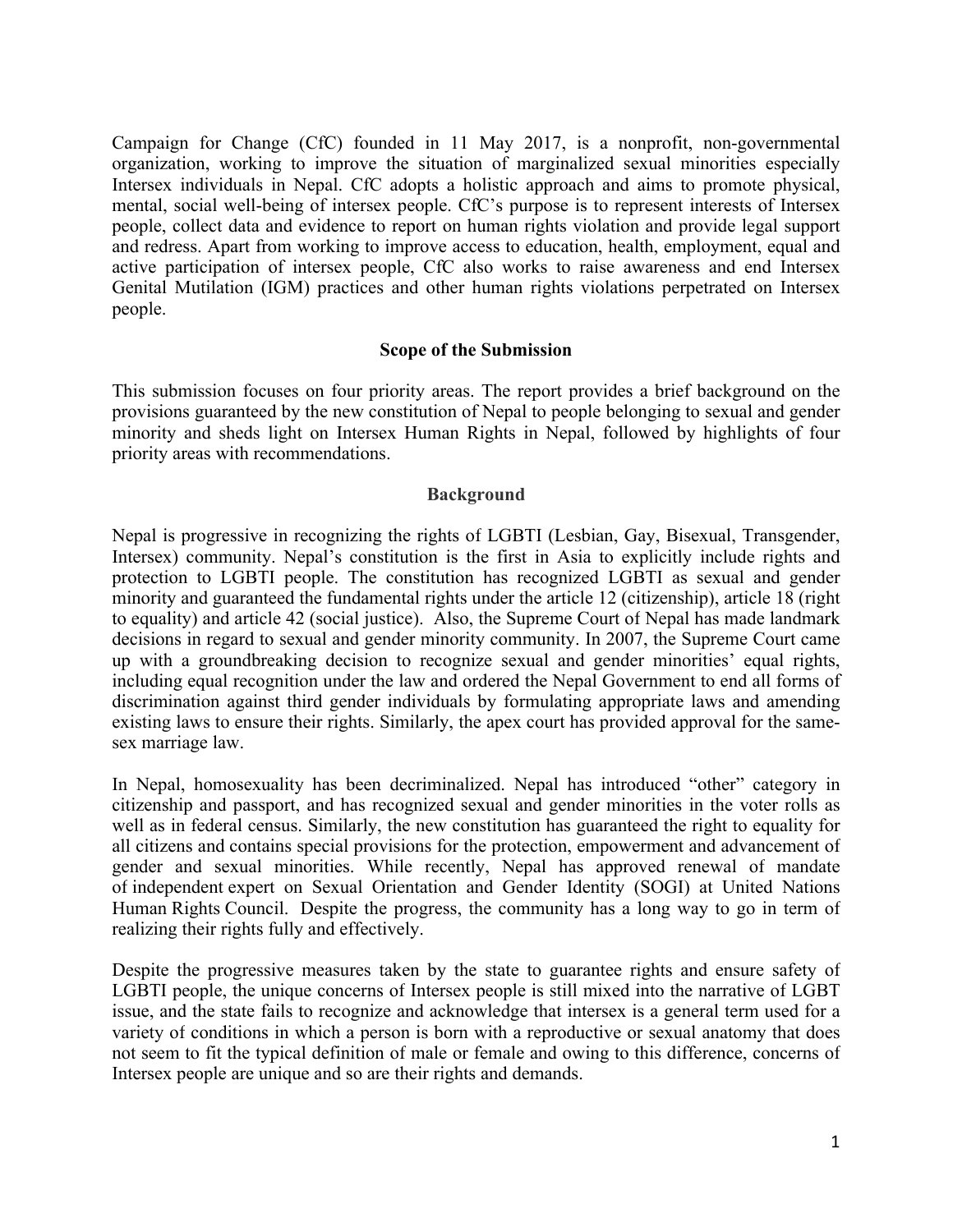### **Issues of Intersex People**

Not all intersex people like being clubbed into one category as they feel their life experiences have <sup>a</sup> varying degrees of differences from other sexual minority group, though their experiences of facing discrimination, isolation, , shaming and bully due to gender non conformity might be comparable.

Under the current legal situation, intersex people in Nepal are not adequately protected from human rights violations that are committed against them. The law fails to address their particular needs and concerns

Intersex people are repeatedly confused/misunderstood with trans identities. They face stigmatization and multiple forms of discrimination in all spheres of life. Safety and identity concerns still abound and the community still lives in fear.

The "Stories of Intersex People in Nepal" <sup>a</sup> compilation of 9 case studies, highlights list of human rights violations against intersex people that include expulsion, abandonment, violence, discrimination, bullying, and feeling of worthlessness.

Key Priority Areas

This submission seeks to highlight human rights violation against Intersex People and examine (i) implementation of recommendations of Convention on the Rights of the Child (CRC) and Convention on the Elimination of All Forms of Discrimination against Women (CEDAW) regarding IGM and harmful discriminatory practices (ii) Intersex genital mutilation in Nepal (iii) Citizenship (iv) Violence and discrimination against intersex people

The priority issues presented is based on desk review and close consultation with intersex people in Nepal.

#### **Priority Issue 1: Implementation of CRC and CEDAW Recommendations**

In 2016, the CRC concluding observations to Nepal explicitly criticized IGM (Intersex Genital Mutilation) on intersex children in Nepal and issued multiple recommendations, addressing inter alia "high level of stigma and discrimination faced by intersex children" and "medically unnecessary surgeries and other procedures on intersex children [….] and the lack of redress and compensation in such cases" " (CRC/C/NPL/CO/3-5, paras 38, 41-42).

Likewise, the CRC has already explicitly condemned medical genital mutilation, bullying that prevents intersex children from attending school in Nepal as harmful practices.

Similarly, in the CEDAW List of Issues (LOI) and question in relation to the sixth periodic repor<sup>t</sup> of Nepal – the committee raised question on "measures taken to address the forced genital mutilation of and discrimination against intersex persons, including reported cases of abuse, infanticide and forced marriage" (see CEDAW/C/NPL/Q/6, para 8 (d)). CEDAW is currently investigating harmful practices on intersex children in Nepal as <sup>a</sup> par<sup>t</sup> of the upcoming review (71st Session); so far the governmen<sup>t</sup> has not published any answers to the LOI.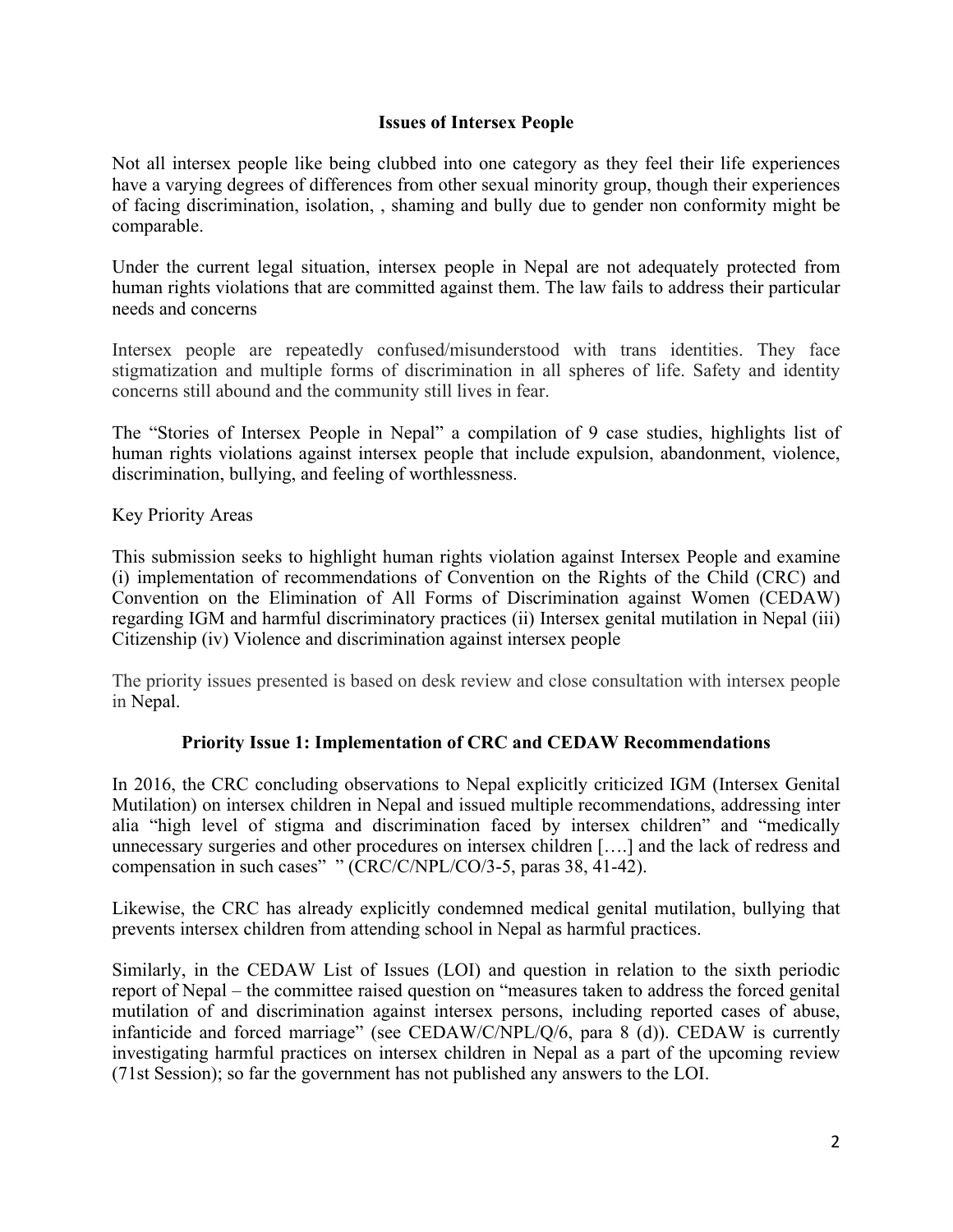Concluding observations of CEDAW on the sixth periodic repor<sup>t</sup> of Nepal provided recommendation to "Adopt legislative provisions that explicitly prohibit the performance of unnecessary surgical or other medical procedures on intersex children before they reach the legal age of consent and train medical and psychological professionals on the rights of intersex persons" and "Ensure that victims of harmful practices can file complaints without fear of retribution or stigmatization and that they have access to effective remedies and victim support, such as legal, social, medical and psychological assistance and shelters" (see CEDAW/C/NPL/CO/6/ para 19 $(d)$  $(e)$ ).

Despite this, Nepal'<sup>s</sup> failure to act on these recommendation points to the lack of interest to understand the issue and continued apathy towards this serious human rights violation

#### **Recommendation:**

1. Implement the recommendations of CRC and CEDAW

#### **Priority Issue 2: Intersex Genital Mutilation**

In the vernacular, Intersex persons are knows as hermaphrodites and medically as persons with "Disorder" or "Differences of Sex Development (DSD)". Intersex people are born with variation of reproductive anatomy, or "atypical" reproductive organ, including atypical genitals, atypical sex hormone producing organs, and atypical response to sex hormones, atypical genetic makeup, and atypical secondary sex markers.

Intersex is <sup>a</sup> natural biological variation but people see it as something to be **fixed.** With new technologies, the underlying intersex traits can be diagnosed prenatally via prenatal genetic screening. It can be detected at birth or identified later at puberty or even later at life, for example, when attempting to conceive <sup>a</sup> child.

In developed countries, due to access to pediatric health care, it is estimated that 1 to 2 in 1000 newborns are at risk of being submitted to medical IGM i.e. non-consensual, unnecessary, irreversible, cosmetic genital surgeries, and/or other harmful medical treatments that would not be considered for "normal" children, practiced without evidence of benefit for the children concerned, but justified by societal and cultural norms and beliefs, and often directly financed by the state via the public health system or taken care in private hospitals.

In regions without access to pediatric health care, there are reports of infanticide of intersex children, of abandonment, of expulsion from family, of bullying thereby restricting the person from attending school, of isolation and at times eve murder.

The practice of medically defining and framing healthy intersex children as suffering <sup>a</sup> form of disability that needs to be cured from surgical intervention is endorsed by many players like governing state bodies, public and private health care providers, national and international medical bodies and individual doctors. This practice can be deemed discriminatory and based on racist eugenics.

In recent years, UN Treaty Monitoring Bodies have responded to testimonies by survivors of such practices (IGM) provided by individuals and institutions in countries around the world.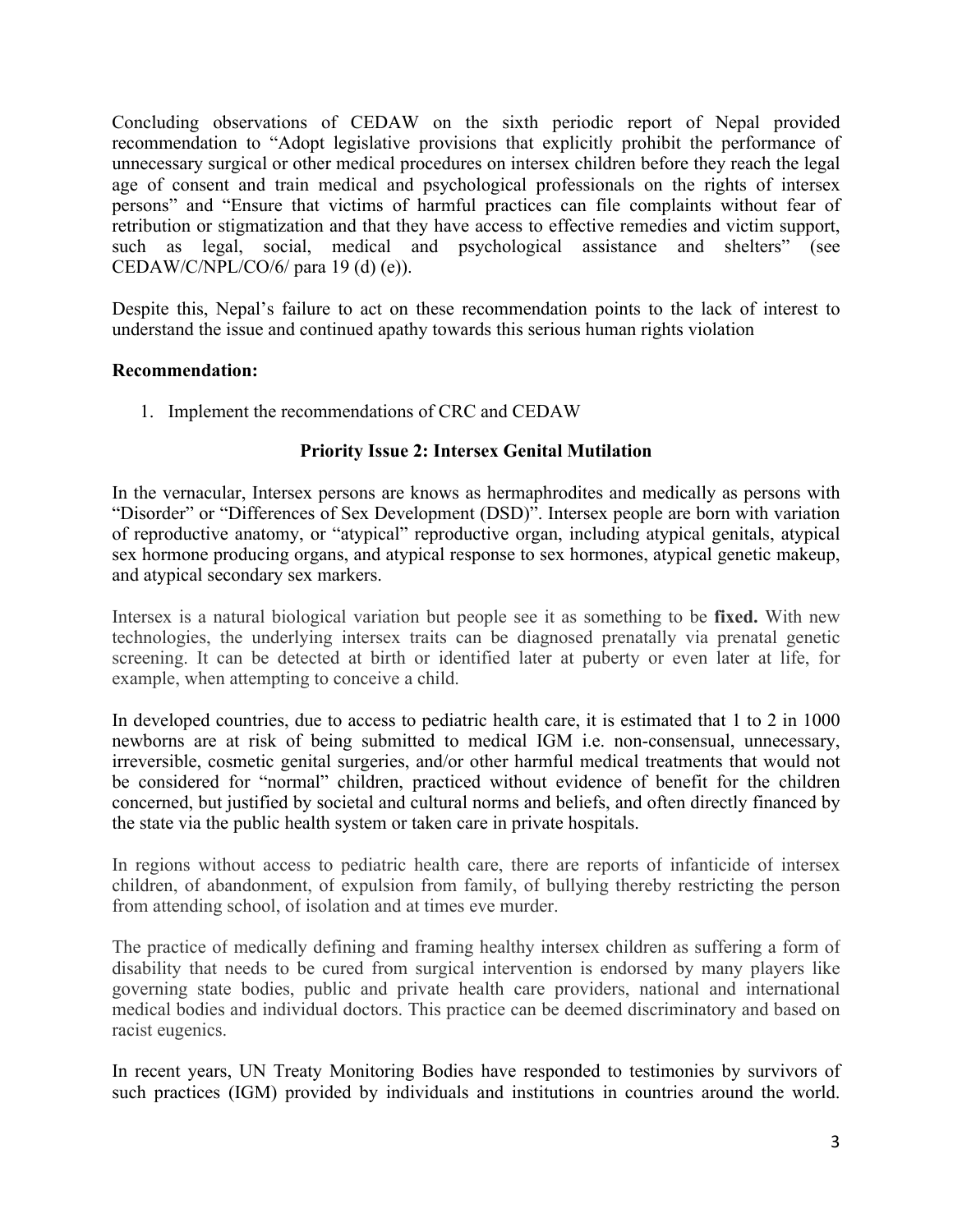They have cited Treaty Articles on non-discrimination and protection from torture and experimentation, and on liberty and security, privacy, and equality before law, issuing multiple recommendations in relations to such interventions.

The advocacy to stop Intersex Genital Mutilation is based on the premises of violation of human rights and discriminatory practice.

#### **Recommendations**

1. Stop IGM / corrective surgical intervention on intersex child, for such intrusion is known to cause severe, lifelong physical and psychological pain and suffering.

#### **Priority Issue 3: Citizenship**

The new constitution has guaranteed right to person belonging to sexual and gender minority, who is eligible to obtain citizenship as per the prevailing law, to get citizenship with "other" category in gender column based on his/her identity under the Article 12.

The Supreme Court'<sup>s</sup> landmark decision of 2017 recognised the identity of sexual and gender minority community. Also the Supreme Court issued Mandamus order in the name of Nepal Government to provide citizenship to "other" as <sup>a</sup> gender category.

The Supreme Court has also accepted that to deny citizenship based on identified gender/sex is <sup>a</sup> denial to recognise the existence of this community, therefore the applicant should ge<sup>t</sup> citizenship certificate based on their gender identity. Nepal has introduced "other" category in citizenship and passpor<sup>t</sup> and recognized sexual and gender minorities in the voter rolls and in federal census.

Despite the constitutional guarantee of the right to receive accurate citizenship under Article 12, Intersex people continue to face grea<sup>t</sup> challenges in obtaining citizenship based on their identified sex/gender. Further, the new citizenship amendment bill has made it mandatory to have medical evidence for their identified gender to obtain citizenship.

Also the bill has obligatory provision for intersex people to ge<sup>t</sup> citizenship in "O" gender marker/category. But Intersex people may have any gender identity and sexual orientation so they should not be forced to take the citizenship in "O" category.

Many <sup>a</sup> time'<sup>s</sup> children who undergo sex corrective surgery feel trapped inside <sup>a</sup> wrong body as they start understanding their sexual preferences and inclinations. Therefore, it might be ap<sup>t</sup> to say Intersex people have diverse sex characteristics. Therefore, right to citizenship is still problematic and Intersex people face lot of bureaucratic challenges in obtaining their citizenship. Moreover, lack of awareness on the Intersex issue among people is the biggest impediment in obtaining the citizenship as lot of paper work and approval from various places is time consuming, tiresome and unnecessary.

#### **Recommendation**

1. Ensure that intersex people obtain identity documents including citizenship certificates that correspond with the sex/gender identity of their choosing, solely based on their self